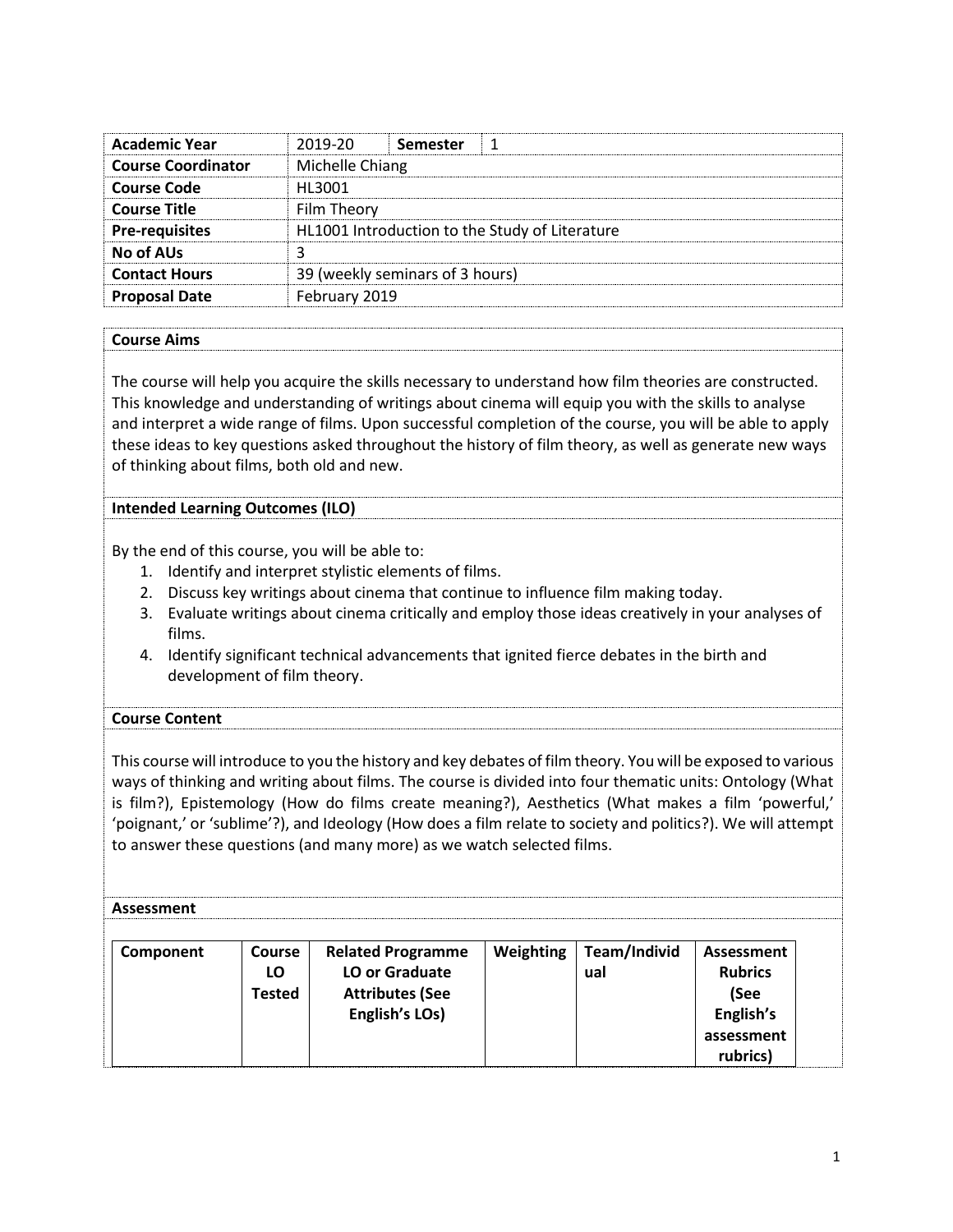| 1. Essay         | 3, 4 | 1, 2, 3, 4, 6, 8, 9, 10, | 50%  | Individual | 1, 2, 3, 4, 5, |
|------------------|------|--------------------------|------|------------|----------------|
|                  |      | 11, 13, 14, 15           |      |            | 6, 7, 8, 9,    |
|                  |      |                          |      |            | 13             |
| 2. Presentation  | 3,4  | 4, 5, 6, 9, 12           | 15%  | Group      | 1, 2, 3, 6, 8, |
|                  |      |                          |      |            | 10, 11, 12,    |
|                  |      |                          |      |            | 13             |
| 3. Participation | 1, 3 | 4, 5, 6, 8, 11, 12, 13   | 10%  | Individual | 1, 2, 3, 4, 5, |
|                  |      |                          |      |            | 14             |
| 4. Weekly        | 2, 3 | 2, 3                     | 25%  | Individual | 1, 4, 6, 7, 8, |
| Response         |      |                          |      |            | 10, 11         |
| Total            |      |                          | 100% |            |                |

# **Essay (50%):**

You will engage critically with at least two film essays in this course and a film of your choice. Your essay must begin with a thesis statement, and all points must be structured coherently with clear topic sentences. **Secondary resources are not required**. (1500-1800 words)

# **Presentation (15%):**

Working in a group of no more than three, you will identify and analyze three key ideas in the essays of the week. You will be evaluated based on the content, language, analysis and structure of the whole presentation. At the end of the presentation, you will take questions from your classmates. **To do well on the team assessment, it is necessary for you to demonstrate positive interdependence and teamwork. In principle, you will receive the same marks as your team. However, your individual score may vary based on peer feedback about your contributions to the group project.** 

# **Participation (10%)**

Each week, at the end of your classmates' presentation, they will take questions from you and your instructor. You will be evaluated based on how well your questions and comments enrich the weekly inclass discussions.

# **Weekly Response (25%)**

Before class each week, submit first half of your response paper (200 words) to Blackboard Journal. After each online seminar, you will submit the second half of your response paper by 5pm on the same day. The purpose of this two-part format is to allow you to measure your learning and reflect on aspects of the essay that you might not have considered when you were reading it for the first time. **Secondary resources are not required**.

# **Formative feedback**

Feedback from peers generated during in-class discussions will be helpful to check your understanding of the film essays. Written feedback will also be given when I return your response folders to you and when you receive your final grade.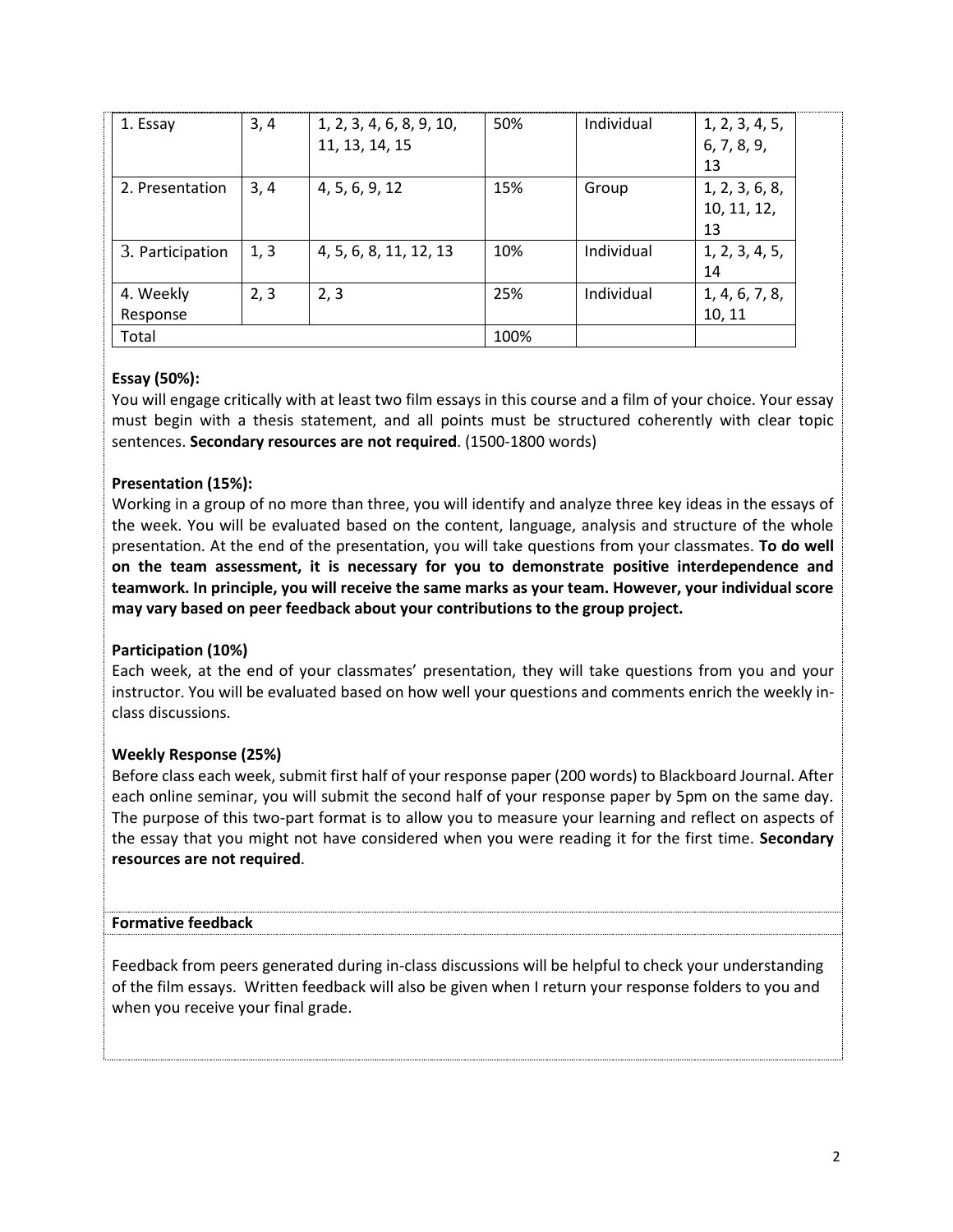| Instructor                                           |                                      | <b>Office Location</b> |                  | Phone                                     | <b>Email</b>                                                                          |
|------------------------------------------------------|--------------------------------------|------------------------|------------------|-------------------------------------------|---------------------------------------------------------------------------------------|
| Michelle Chiang                                      |                                      | HSS-03-69              |                  | 67906714<br>michellechiang@ntu.ed         |                                                                                       |
|                                                      |                                      |                        |                  |                                           | $u.sg$                                                                                |
|                                                      | <b>Planned Weekly Schedule</b>       |                        |                  |                                           |                                                                                       |
| <b>Week</b>                                          | <b>Topic</b>                         |                        | <b>Course LO</b> | <b>Readings/Activities</b>                |                                                                                       |
| $\mathbf{1}$                                         | <b>Introduction: What is</b>         |                        | 2, 4             |                                           |                                                                                       |
| 13/8                                                 | Film Theory?                         |                        |                  |                                           |                                                                                       |
| $\overline{2}$<br>Ontology:<br>What is Film?<br>20/8 |                                      | 1, 2                   | Technique        | Vsevolod Pudovkin, "On Editing" from Film |                                                                                       |
|                                                      |                                      |                        |                  | Sergei Eisenstein,<br>Film Form"          | "Beyond the Shot" and "The Dramaturgy of                                              |
|                                                      |                                      |                        |                  |                                           | Watch: Battleship Potemkin (1925)                                                     |
| 3                                                    | Ontology:<br>2, 4<br>Image and Sound |                        |                  | André Bazin, "The Ontology of the         |                                                                                       |
| 27/8                                                 |                                      |                        |                  |                                           | Photographic Image," "The Myth of Total<br>Cinema," and "De Sica: Metteur-en-scène"   |
|                                                      |                                      |                        |                  |                                           | Sergei Eisenstein, Vsevolod Pudovkin, and<br>Grigori Alexandrov, "Statement on Sound" |
|                                                      |                                      |                        |                  | (1948)                                    | Watch: Vittorio De Sica's Bicycle Thieves                                             |
| 4<br>3/9                                             | Ontology:<br>Film and other media    |                        | 1, 2             | 322)                                      | Rudolf Arnheim, "Film and Reality" (1933,                                             |
|                                                      |                                      |                        |                  | Dudley Andrew<br>"Adaptation" (1984, 461) |                                                                                       |
|                                                      |                                      |                        |                  |                                           | Watch: Stan Kubrick's The Shining (1980)                                              |
| 5<br>10/9                                            | Epistemology:<br>Role of the Auteur  |                        | 2, 3             | <b>Andrew Sarris</b><br>561)              | "Notes on the Auteur Theory in 1962" (1962,                                           |
|                                                      |                                      |                        |                  | 565)                                      | Peter Wollen "The Auteur Theory" (1972,                                               |
|                                                      |                                      |                        |                  |                                           | Watch: Alfred Hitchcock's Psycho (1960)                                               |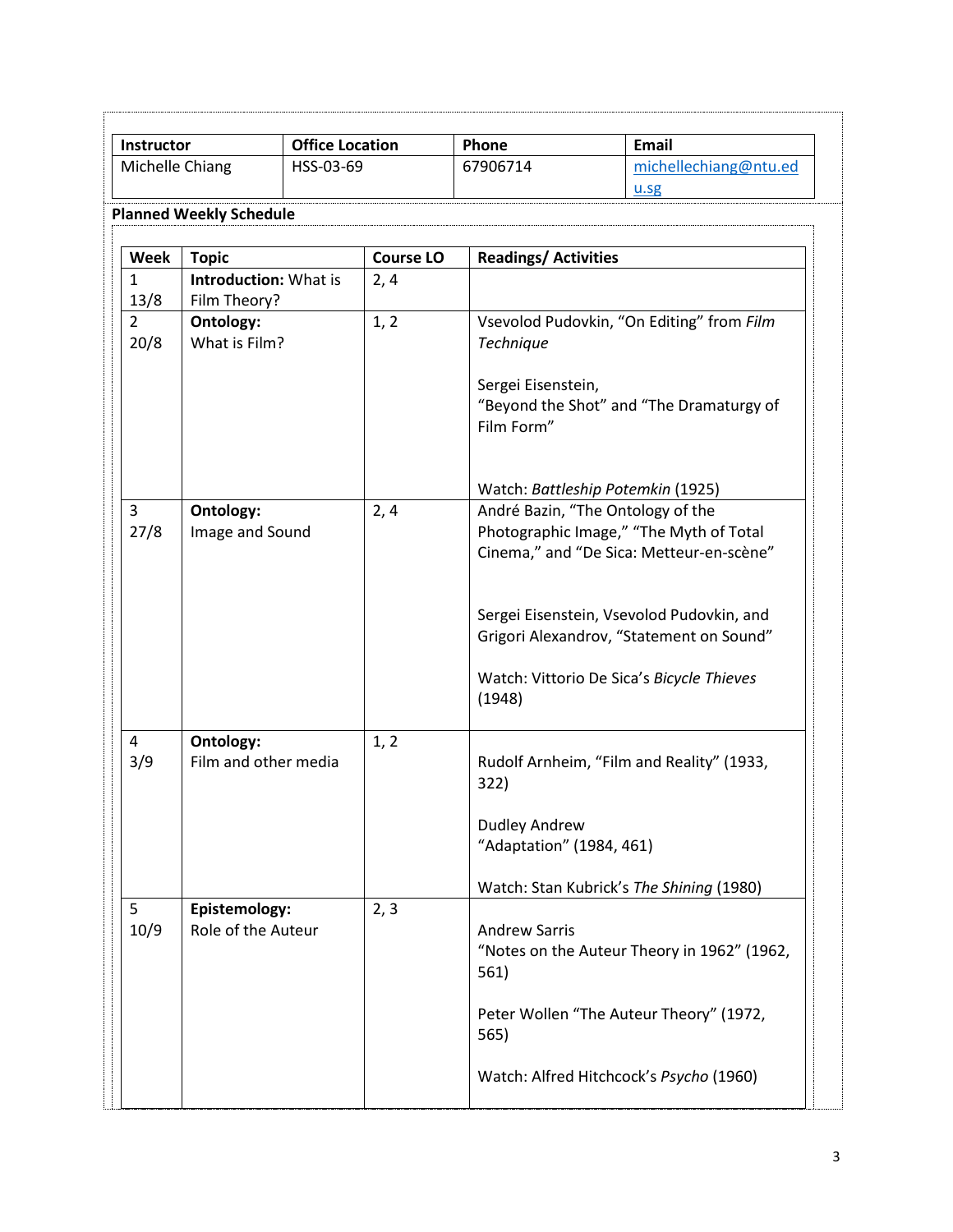| 6              | Epistemology:            | 2, 3 | Christian Metz, "Some Points on the                                        |
|----------------|--------------------------|------|----------------------------------------------------------------------------|
| 17/9           | <b>Meaning Making I</b>  |      | Semiotics of Cinema" (1968, 65)                                            |
|                |                          |      |                                                                            |
|                |                          |      | Richard Rushton, "Cinema's double: some                                    |
|                |                          |      | reflections on Metz" (Screen, 2008)                                        |
|                |                          |      |                                                                            |
|                |                          |      | Watch: Mike Flanagan's Hush (2016)                                         |
| $\overline{7}$ | Epistemology:            | 2, 3 |                                                                            |
| 24/9           | <b>Meaning Making II</b> |      | Stephen Prince, "The Discourse of Pictures:                                |
|                |                          |      | Iconicity and Film Studies" (1993, 87)                                     |
|                |                          |      | Watch: David Lynch's Blue Velvet (1986)                                    |
|                |                          |      | Recess (30 September to 4 October)                                         |
| 8              | <b>Aesthetics:</b>       | 1, 3 | Jean-Louis Baudry, "Ideological Effects of the                             |
| 8/10           | Judging a film           |      | Basic Cinematographic Apparatus" (1970,<br>355)                            |
|                |                          |      | Tom Gunning, "An Aesthetic of                                              |
|                |                          |      | Astonishment: Early Film and the                                           |
|                |                          |      | (In)Credulous Spectator" (1989, 862)                                       |
|                |                          |      |                                                                            |
|                |                          |      | Watch: David Slade's Bandersnatch (2018)                                   |
| 9              | <b>Aesthetics:</b>       | 1, 3 | Laura Mulvey. "Visual Pleasure and Narrative                               |
| 15/10          | <b>Visual Pleasure</b>   |      | Cinema" (1975, 837-48)                                                     |
|                |                          |      |                                                                            |
|                |                          |      | Sophie Mayer, "Uncommon Sensuality: New                                    |
|                |                          |      | Queer Feminist Film/Theory"<br>(2015, Feminisms: Diversity, Difference and |
|                |                          |      | Multiplicity in Contemporary Film Cultures)                                |
|                |                          |      |                                                                            |
| 10             | The Politics of Film I   | 2, 3 | Walter Benjamin, "The Work of Art in the Age                               |
| 22/10          |                          |      | of Mechanical Reproduction" (1935, 791)                                    |
| 11             | The Politics of Film II  | 3, 4 | Robert Stam and Louise Spence,                                             |
| 29/10          |                          |      | "Colonialism, Racism, and Representation: An                               |
|                |                          |      | Introduction" (1977, 877-891)                                              |
| 12             | <b>World Cinema</b>      | 3, 4 | Ella Shohat and Robert Stam, "Stereotype,                                  |
| 5/11           |                          |      | Realism, and the Struggle Over                                             |
|                |                          |      | Representation" (1995, 840)                                                |
|                |                          |      |                                                                            |
|                |                          |      | Rey Chow, "Film and Cultural Identity" (1998,                              |
|                |                          |      | 885)                                                                       |
|                |                          |      |                                                                            |
|                |                          |      |                                                                            |